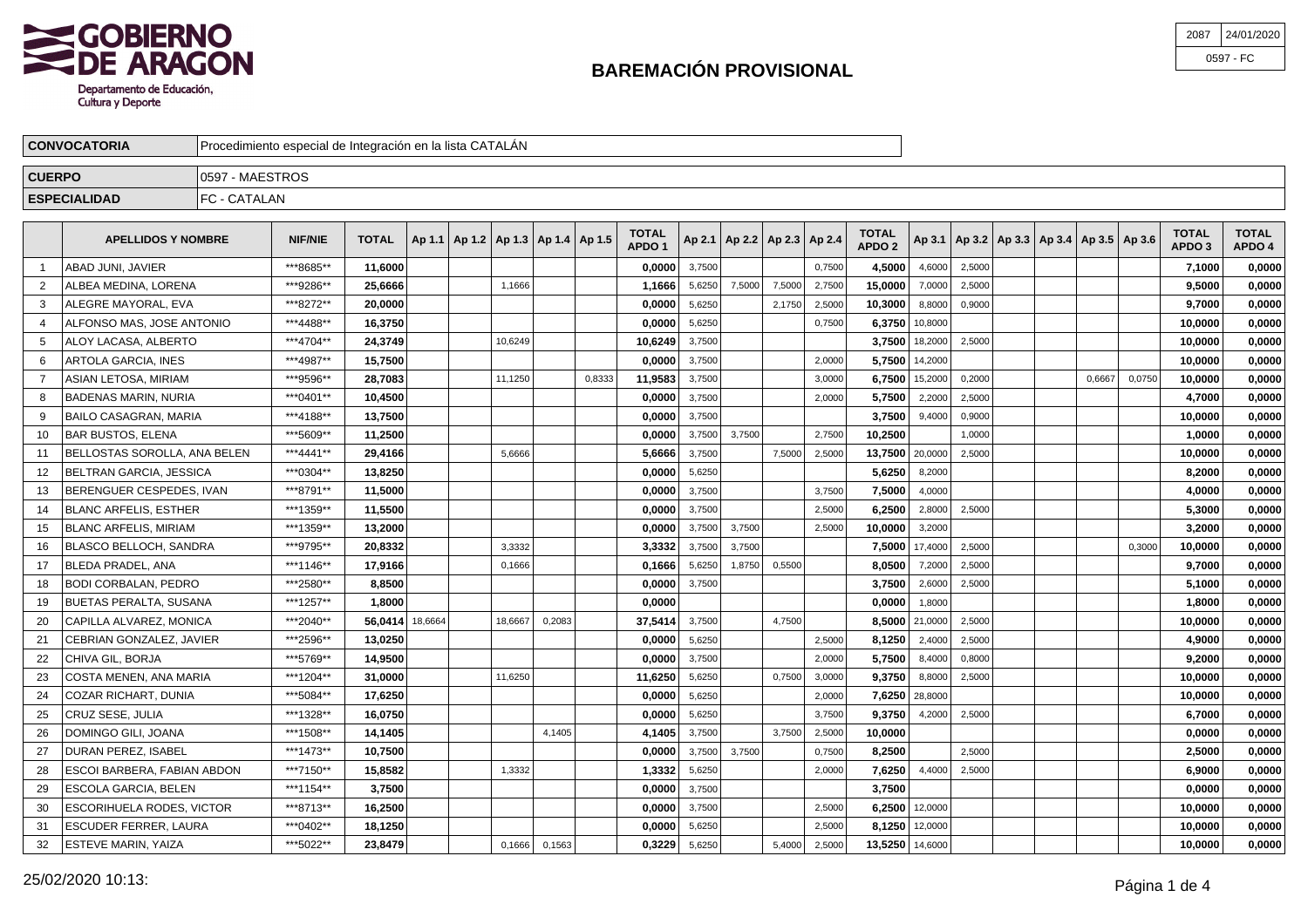

| 2087 | 24/01/2020 |
|------|------------|
|      | 0597 - FC  |

| <b>CONVOCATORIA</b> | Procedimiento especial de Integración en la lista CATALAN |  |
|---------------------|-----------------------------------------------------------|--|
| <b>CUERPO</b>       | 7 - MAESTROS<br>10597                                     |  |
| <b>ESPECIALIDAD</b> | C- CATALAN<br>∣⊏∩                                         |  |

|    | <b>APELLIDOS Y NOMBRE</b>                     | <b>NIF/NIE</b> | <b>TOTAL</b> |        |         | Ap 1.1   Ap 1.2   Ap 1.3   Ap 1.4   Ap 1.5 |        | <b>TOTAL</b><br>APDO <sub>1</sub> |        | Ap 2.1   Ap 2.2   Ap 2.3   Ap 2.4 |        |        | <b>TOTAL</b><br>APDO <sub>2</sub> |                | Ap 3.1   Ap 3.2   Ap 3.3   Ap 3.4   Ap 3.5   Ap 3.6 |  |        | <b>TOTAL</b><br>APDO <sub>3</sub> | <b>TOTAL</b><br>APDO 4 |
|----|-----------------------------------------------|----------------|--------------|--------|---------|--------------------------------------------|--------|-----------------------------------|--------|-----------------------------------|--------|--------|-----------------------------------|----------------|-----------------------------------------------------|--|--------|-----------------------------------|------------------------|
| 33 | <b>ESTUDILLO MIR. IDOIA</b>                   | ***0916**      | 15.0750      |        |         |                                            |        | 0,0000                            | 5,6250 | 3,7500                            |        | 2,0000 | 11,3750                           | 2,2000         | 1,5000                                              |  |        | 3.7000                            | 0,0000                 |
| 34 | FERNANDEZ ROMERO. RAQUEL                      | ***0126**      | 19.2750      |        |         |                                            |        | 0.0000                            | 5.6250 |                                   | 3.7500 | 3,5000 | 12.8750                           | 6,4000         |                                                     |  |        | 6.4000                            | 0.0000                 |
| 35 | FERRERES COLOMA. ANGELA                       | ***4639**      | 28.8749      |        | 11.3749 |                                            |        | 11,3749                           | 3,7500 | 3.7500                            |        |        | 7.5000                            | 12,6000        | 2.5000                                              |  |        | 10.0000                           | 0,0000                 |
| 36 | FLORES GARRETA. IRINA                         | ***1329**      | 21.3750      |        |         |                                            |        | 0.0000                            | 5,6250 | 3,7500                            |        | 2,0000 | 11.3750                           | 13,4000        | 1,0000                                              |  |        | 10.0000                           | 0,0000                 |
| 37 | FUSTER VILLAR, IRIS                           | ***5668**      | 15,3750      |        |         |                                            |        | 0,0000                            | 5,6250 | 3,7500                            |        | 2,5000 | 11,8750                           | 1,0000         | 2,5000                                              |  |        | 3,5000                            | 0,0000                 |
| 38 | <b>GALICIA VAL. MARIA ISABEL</b>              | ***0640**      | 14,5000      |        |         |                                            |        | 0,0000                            | 3,7500 |                                   |        | 0,7500 | 4,5000                            | 8,2000         | 2,5000                                              |  |        | 10,0000                           | 0,0000                 |
| 39 | GARCERA SERRANO, MARIA<br><b>DESAMPARADOS</b> | ***6406**      | 41,6250      |        | 17,7500 |                                            |        | 17,7500                           | 5,6250 |                                   | 7,5000 | 0,7500 | 13,8750 44,6000                   |                |                                                     |  |        | 10,0000                           | 0,0000                 |
| 40 | GARCIA GARCIA. EMILIANO JOSE                  | ***6756**      | 25,0000      |        |         |                                            |        | 0,0000                            | 5.6250 |                                   | 7,5000 | 3,0000 | 15,0000 15,0000                   |                | 2,5000                                              |  |        | 10,0000                           | 0,0000                 |
| 41 | GARCIA LIZONDO, IVANA                         | ***0130**      | 17,6250      |        |         |                                            |        | 0,0000                            | 5,6250 |                                   |        | 2,0000 |                                   | 7.6250 11,0000 |                                                     |  |        | 10,0000                           | 0,0000                 |
| 42 | <b>GARCIA SENAR, ERNESTO</b>                  | ***1165**      | 18,6250      |        |         |                                            |        | 0,0000                            | 5,6250 |                                   |        | 3,0000 |                                   | 8,6250 13,2000 | 1,4000                                              |  |        | 10,0000                           | 0,0000                 |
| 43 | <b>GARCIA TRASOBARES, PATRICIA</b>            | ***5463**      | 28.2500      |        | 10.7500 |                                            |        | 10,7500                           | 3,7500 |                                   | 3.7500 |        | 7.5000                            | 16,4000        | 2,5000                                              |  |        | 10,0000                           | 0,0000                 |
| 44 | GIL GRANEL, YOLANDA                           | ***8851**      | 15,0082      |        | 1,3332  |                                            |        | 1,3332                            | 5.6250 |                                   | 3.7500 |        | 9.3750                            | 1,8000         | 2.5000                                              |  |        | 4,3000                            | 0,0000                 |
| 45 | <b>GIL MONTERO, NATALIA</b>                   | ***2799**      | 12.7500      |        |         |                                            |        | 0.0000                            | 3,7500 |                                   |        |        | 3.7500                            | 9,0000         |                                                     |  |        | 9.0000                            | 0.0000                 |
| 46 | GIMENEZ CURSA, DANIEL                         | ***9252**      | 17,1250      |        | 1,0000  |                                            |        | 1.0000                            | 5,6250 |                                   |        | 5,5000 | 11,1250                           | 5,0000         |                                                     |  |        | 5,0000                            | 0,0000                 |
| 47 | <b>GRACIA PEREZ, ALEJANDRO</b>                | ***1416**      | 0,0000       |        |         |                                            |        | 0,0000                            |        |                                   |        |        | 0,0000                            |                |                                                     |  |        | 0,0000                            | 0,0000                 |
| 48 | HORNA LUQUE, NOEMI                            | ***1971**      | 18,9582      | 0,3332 | 3,0000  |                                            |        | 3,3332                            | 5,6250 |                                   |        |        | 5.6250                            | 9,0000         | 1,0000                                              |  | 0,1500 | 10,0000                           | 0,0000                 |
| 49 | LOBET SIERRA. EVA                             | ***1039**      | 20,8332      | 3,0000 | 0,3332  |                                            |        | 3,3332                            | 3,7500 | 3,7500                            |        |        | 7,5000                            | 12,4000        | 1,7000                                              |  |        | 10,0000                           | 0,0000                 |
| 50 | LOZANO COSCOLLUELA, ANDREA                    | ***9640**      | 18,9165      |        | 1,8332  |                                            | 0,3333 | 2,1665                            | 3,7500 |                                   |        | 3,0000 | 6.7500                            | 8,8000         | 2,5000                                              |  |        | 10,0000                           | 0,0000                 |
| 51 | LUMBIERRES MALAGON. AÏDA                      | ***3446**      | 9,5250       |        |         |                                            |        | 0,0000                            | 5,6250 |                                   |        | 2,0000 | 7.6250                            | 0,8000         | 1,1000                                              |  |        | 1,9000                            | 0,0000                 |
| 52 | MACIPE PEREZ, PABLO                           | ***8820**      | 28,6250      |        | 14,1250 |                                            | 0,7500 | 14,8750                           | 3,7500 |                                   |        |        | 3.7500                            | 64,0000        | 2,5000                                              |  |        | 10,0000                           | 0,0000                 |
| 53 | MARSOL ENJUANES, ANDREA                       | ***1213**      | 10.2250      |        |         |                                            |        | 0.0000                            | 5,6250 |                                   |        | 2,5000 | 8,1250                            | 1,2000         | 0,9000                                              |  |        | 2,1000                            | 0,0000                 |
| 54 | MARTIN TORREJON, LAURA                        | ***0320**      | 15.4500      |        |         |                                            |        | 0,0000                            | 3,7500 |                                   |        | 2,0000 | 5.7500                            | 9,6000         | 0,1000                                              |  |        | 9.7000                            | 0,0000                 |
| 55 | MARTINEZ APARICIO. CRISTIAN                   | ***8639**      | 16,2500      |        |         |                                            |        | 0.0000                            | 3.7500 |                                   |        | 2.5000 | 6.2500                            | 10,2000        |                                                     |  |        | 10,0000                           | 0,0000                 |
| 56 | MARTINEZ CARCELEN. MIRELLA                    | ***0550**      | 19.3750      |        |         |                                            |        | 0.0000                            | 5.6250 | 3,7500                            |        |        | 9.3750                            | 8,6000         | 2,5000                                              |  |        | 10.0000                           | 0.0000                 |
| 57 | <b>MARTINEZ RINCON, MONICA</b>                | ***8957**      | 19,7250      |        |         |                                            |        | 0.0000                            | 5,6250 |                                   |        | 5,0000 | 10.6250                           | 6,6000         | 2,5000                                              |  |        | 9,1000                            | 0,0000                 |
| 58 | MESEGUER ROBLES, ANDREA                       | ***8410**      | 15,6250      |        |         |                                            |        | 0,0000                            | 5,6250 |                                   |        |        | 5,6250                            | 10,2000        |                                                     |  |        | 10,0000                           | 0,0000                 |
| 59 | MIR FUERTES. LIDIA                            | ***1108**      | 19,4416      |        | 0,6666  |                                            |        | 0,6666                            | 3,7500 |                                   | 2,0250 | 3,0000 | 8,7750                            | 9,2000         | 2,0000                                              |  |        | 10,0000                           | 0,0000                 |
| 60 | MIRO BLANCH, SILVIA MARIA                     | ***8566**      | 26,0000      |        | 12,2500 |                                            |        | 12,2500                           | 3,7500 |                                   |        |        |                                   | 3,7500 11,0000 | 1,8000                                              |  | 0,9000 | 10,0000                           | 0,0000                 |
| 61 | MOLINA GINES, LORENZO                         | ***6299**      | 23,7500      |        |         |                                            |        | 0,0000                            | 3,7500 |                                   | 7,5000 | 2,5000 | 13,7500                           | 12,0000        |                                                     |  |        | 10,0000                           | 0,0000                 |
| 62 | MOLIO CONTERO, TATIANA                        | ***6010**      | 11,9500      |        |         |                                            |        | 0,0000                            | 3,7500 |                                   |        | 3,0000 | 6.7500                            | 5,2000         |                                                     |  |        | 5,2000                            | 0,0000                 |
| 63 | MONFORT GOZALBO, SONIA<br><b>CRISTINA</b>     | ***8171**      | 32.3332      |        | 7,3332  |                                            |        | 7.3332                            | 5,6250 | 3,7500                            |        | 6,0000 | 15.0000 12,2000                   |                |                                                     |  |        | 10.0000                           | 0,0000                 |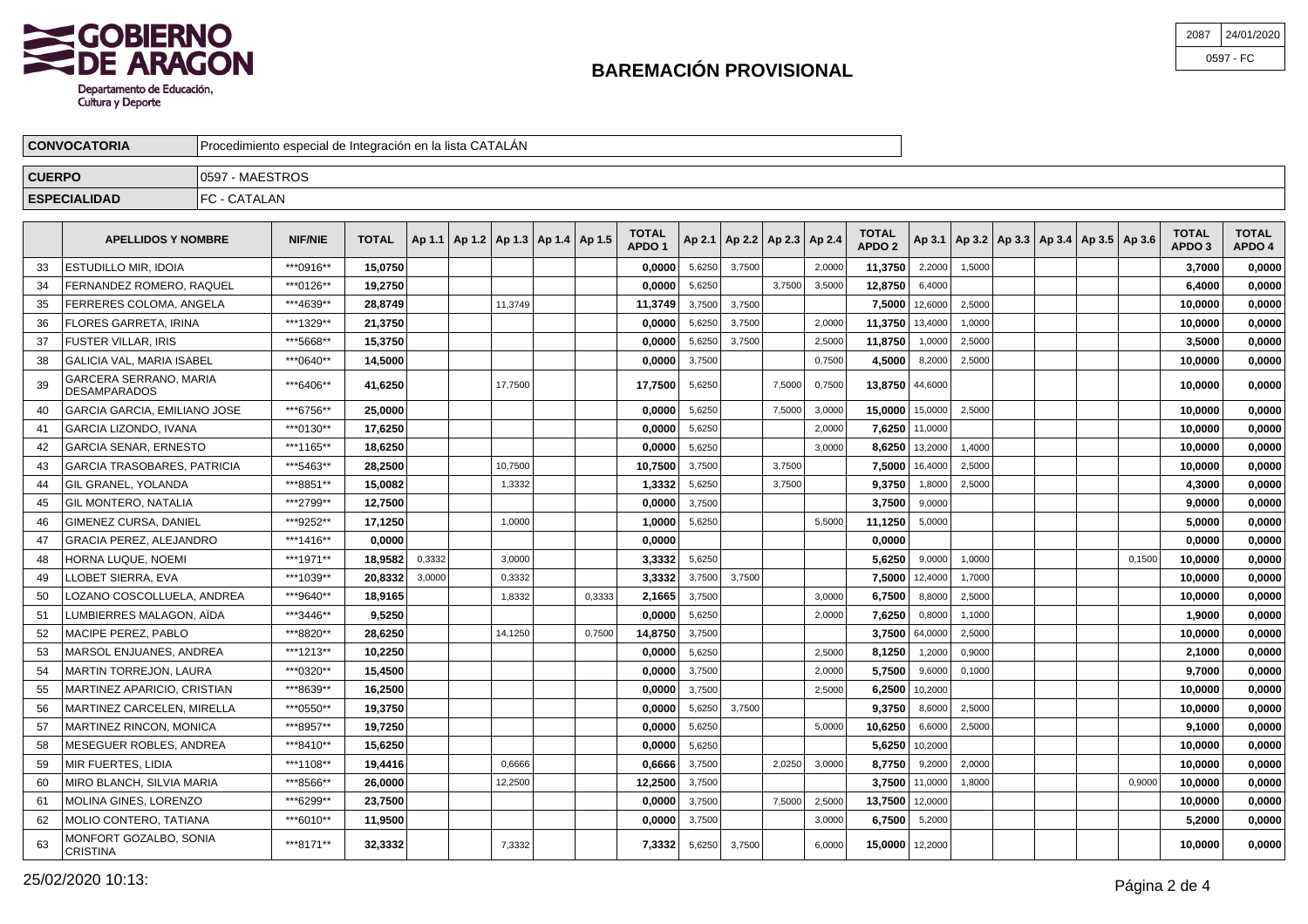

| 2087 | 24/01/2020 |
|------|------------|
|      | 0597 - FC  |

| <b>CONVOCATORIA</b> | Procedimiento especial de Integración en la lista CATALÁN |  |
|---------------------|-----------------------------------------------------------|--|
| <b>CUERPO</b>       | 7 - MAESTROS<br>1059                                      |  |
| <b>ESPECIALIDAD</b> | C- CATALAN<br>∣⊏∩                                         |  |

|    | <b>APELLIDOS Y NOMBRE</b>      | <b>NIF/NIE</b> | <b>TOTAL</b> |        | Ap 1.1   Ap 1.2   Ap 1.3   Ap 1.4   Ap 1.5 |         |        |        | <b>TOTAL</b><br>APDO <sub>1</sub> |        | Ap 2.1   Ap 2.2   Ap 2.3   Ap 2.4 |        |        | <b>TOTAL</b><br><b>APDO 2</b> |                  |        | Ap 3.1   Ap 3.2   Ap 3.3   Ap 3.4   Ap 3.5   Ap 3.6 |        | <b>TOTAL</b><br>APDO <sub>3</sub> | <b>TOTAL</b><br>APDO 4 |
|----|--------------------------------|----------------|--------------|--------|--------------------------------------------|---------|--------|--------|-----------------------------------|--------|-----------------------------------|--------|--------|-------------------------------|------------------|--------|-----------------------------------------------------|--------|-----------------------------------|------------------------|
| 64 | MORALES PALLARES. ERIKA        | ***1053**      | 15,6250      |        |                                            |         |        |        | 0,0000                            | 5,6250 |                                   |        |        |                               | $5,6250$ 10,4000 | 2,5000 |                                                     |        | 10,0000                           | 0,0000                 |
| 65 | MOYA GOMEZ. IGNACIO            | ***6409**      | 18.1250      |        |                                            |         |        |        | 0.0000                            | 5,6250 |                                   |        | 2.5000 | 8.1250                        | 15,6000          |        |                                                     |        | 10,0000                           | 0,0000                 |
| 66 | MUÑOZ GONZALEZ, FUENSANTA      | ***7041**      | 13,7500      |        |                                            |         |        |        | 0,0000                            | 3,7500 |                                   |        |        | 3,7500                        | 12,8000          | 2,5000 |                                                     |        | 10,0000                           | 0,0000                 |
| 67 | MUÑOZ SABARIEGO. ANAIS         | ***3250**      | 26.6750      |        |                                            | 7.0000  |        |        | 7.0000                            | 5.6250 | 3,7500                            |        | 3.0000 | 12.3750                       | 7,2000           | 0.1000 |                                                     |        | 7,3000                            | 0.0000                 |
| 68 | NAVALON GRAU, ISABEL           | ***0528**      | 5,9500       |        |                                            |         |        |        | 0,0000                            | 3,7500 |                                   |        | 2,0000 | 5,7500                        | 0,2000           |        |                                                     |        | 0,2000                            | 0,0000                 |
| 69 | NAVARRO FORNOS, JUDITH         | ***0927**      | 17,9250      |        |                                            | 3,5000  |        |        | 3,5000                            | 5,6250 |                                   |        |        | 5,6250                        | 8,8000           |        |                                                     |        | 8,8000                            | 0,0000                 |
| 70 | PAMBLANCO TABERNER, CARLES     | ***0070**      | 15,1664      | 0,6664 |                                            |         |        |        | 0,6664                            | 3,7500 |                                   | 0.7500 |        | 4.5000                        | 14,0000          |        |                                                     |        | 10,0000                           | 0,0000                 |
| 71 | PEIRO JARQUE, LUIS             | ***5352**      | 17,6250      |        |                                            |         |        |        | 0,0000                            | 5,6250 |                                   |        | 2,0000 | 7,6250                        | 15,4000          |        |                                                     |        | 10,0000                           | 0,0000                 |
| 72 | PEREZ BENEDICTO, GRACIA        | ***9858**      | 14,6250      |        |                                            |         |        |        | 0,0000                            | 5,6250 |                                   |        |        | 5,6250                        | 9,0000           |        |                                                     |        | 9,0000                            | 0,0000                 |
| 73 | PEREZ ECEQUIEL. IGNACIO ANDRES | ***1068**      | 2,5000       |        |                                            |         |        |        | 0,0000                            |        |                                   |        | 2,5000 | 2.5000                        |                  |        |                                                     |        | 0,0000                            | 0,0000                 |
| 74 | PERIS BALAGUER, ANA            | ***0086**      | 6,6000       |        |                                            |         |        |        | 0,0000                            |        |                                   |        |        | 0.0000                        | 6,6000           |        |                                                     |        | 6,6000                            | 0,0000                 |
| 75 | PRIETO MEDEL, ANA BELEN        | ***1110**      | 20,1250      |        |                                            |         |        |        | 0,0000                            | 5,6250 |                                   | 3,7500 | 0,7500 | 10,1250                       | 16,4000          | 1,0000 |                                                     |        | 10,0000                           | 0,0000                 |
| 76 | PUJOL ALBESA, MIREIA           | ***7747**      | 31,9832      |        |                                            | 9.8332  |        |        | 9,8332                            | 3,7500 |                                   | 7,5000 | 2,0000 | 13.2500                       | 6,4000           | 2,5000 |                                                     |        | 8.9000                            | 0,0000                 |
| 77 | RAMOS ANGEL, SARA              | ***5038**      | 23,9582      |        |                                            | 6,3332  |        |        | 6,3332                            | 5,6250 |                                   |        | 2,0000 | 7.6250                        | 9,6000           | 2,5000 |                                                     |        | 10,0000                           | 0,0000                 |
| 78 | RICART QUIBUS, ALICIA          | ***1528**      | 17,6250      |        |                                            |         |        |        | 0,0000                            | 5,6250 |                                   |        | 2,0000 | 7,6250                        | 9,2000           | 1,1000 |                                                     |        | 10,0000                           | 0,0000                 |
| 79 | ROCA BOLUMAR, NOELIA           | ***8372**      | 18.0832      | 0,3332 |                                            | 4,0000  |        |        | 4.3332                            | 3,7500 |                                   |        |        | 3.7500                        | 18,2000          | 1,0000 |                                                     |        | 10.0000                           | 0,0000                 |
| 80 | ROJAS PRADES, MARIA ISABEL     | ***6003**      | 8,2500       |        |                                            |         |        |        | 0,0000                            | 3,7500 |                                   |        |        | 3,7500                        | 2,0000           | 2,5000 |                                                     |        | 4,5000                            | 0,0000                 |
| 81 | ROMERA MARIN, CARMEN           | ***9737**      | 21,8750      |        |                                            |         |        |        | 0,0000                            | 5,6250 | 3,7500                            |        | 2,5000 | 11,8750                       | 16,2000          |        |                                                     |        | 10,0000                           | 0,0000                 |
| 82 | ROYES CORBALAN, BERTA          | ***0105**      | 24,3938      |        |                                            | 15,3750 | 0,4688 |        | 15.8438                           | 3,7500 |                                   |        |        | 3.7500                        | 4,8000           |        |                                                     |        | 4,8000                            | 0,0000                 |
| 83 | l RUIZ CARDONA. ANA            | ***0411**      | 6,2500       |        |                                            |         |        |        | 0,0000                            | 3,7500 |                                   |        | 2,5000 | 6,2500                        |                  |        |                                                     |        | 0,0000                            | 0,0000                 |
| 84 | <b>SAEZ GRACIA, CARLA</b>      | ***9380**      | 3,7500       |        |                                            |         |        |        | 0,0000                            | 3,7500 |                                   |        |        | 3,7500                        |                  |        |                                                     |        | 0,0000                            | 0,0000                 |
| 85 | SAGRERA SANCHEZ, ALICIA        | ***3073**      | 3.7500       |        |                                            |         |        |        | 0.0000                            | 3,7500 |                                   |        |        | 3.7500                        |                  |        |                                                     |        | 0.0000                            | 0.0000                 |
| 86 | SANZ BIENDICHO, BEATRIZ        | ***3854**      | 22.0833      |        |                                            | 7,5000  |        | 0.8333 | 8,3333                            | 3,7500 |                                   |        |        |                               | 3,7500 20,2000   | 2,5000 |                                                     | 0.0750 | 10,0000                           | 0,0000                 |
| 87 | SANZ SASOT, RAQUEL             | ***5246**      | 19,4166      |        |                                            | 3,6666  |        |        | 3,6666                            | 3,7500 |                                   |        | 2,0000 | 5,7500                        | 10,2000          | 2,5000 |                                                     |        | 10,0000                           | 0,0000                 |
| 88 | SARAGOSSA MENDIOLA. ENRIQUE    | ***7105**      | 18,6873      |        |                                            | 2,3332  | 0,1041 |        | 2,4373                            | 3,7500 |                                   |        | 2,5000 | 6.2500                        | 9,8000           | 2,4000 |                                                     |        | 10,0000                           | 0,0000                 |
| 89 | SESE PUERTOLAS, JOSE MANUEL    | ***6186**      | 4,5500       |        |                                            |         |        |        | 0,0000                            | 3,7500 |                                   |        |        | 3,7500                        | 0,8000           |        |                                                     |        | 0,8000                            | 0,0000                 |
| 90 | SOLANS VIDAL, ELENA            | ***0929**      | 7,6250       |        |                                            |         |        |        | 0,0000                            | 5,6250 |                                   |        |        | 5,6250                        |                  | 2,0000 |                                                     |        | 2,0000                            | 0,0000                 |
| 91 | TARROS BARRAFON. JOAN          | ***1137**      | 21,2500      |        |                                            |         |        |        | 0.0000                            | 3.7500 |                                   | 7.5000 |        | 11.2500                       | 7,8000           | 2.5000 |                                                     |        | 10.0000                           | 0.0000                 |
| 92 | TENA AZNAR. MIRIAM             | ***0032**      | 23,7582      |        |                                            | 3,6666  |        | 0.9166 | 4,5832                            | 5,6250 | 3,7500                            |        |        | 9,3750                        | 9,8000           |        |                                                     |        | 9,8000                            | 0,0000                 |
| 93 | TORRENTE PALLARES, AMANDA      | ***1282**      | 9,5832       | 1,3332 |                                            |         |        |        | 1,3332                            | 3,7500 |                                   |        | 2,0000 | 5,7500                        |                  | 2,5000 |                                                     |        | 2,5000                            | 0,0000                 |
| 94 | TUDELA BERGES, BERTA MANUELA   | ***1221**      | 25,2916      |        |                                            | 2.6666  |        |        | 2,6666                            | 5,6250 | 3,7500                            |        | 3.2500 | 12.6250                       | 14,4000          | 1,0000 |                                                     |        | 10,0000                           | 0.0000                 |
| 95 | UREÑA SANZ, GEMMA              | ***0406**      | 23,8832      |        |                                            | 1.8332  |        |        | 1.8332                            | 3.7500 | 3,7500                            | 2,0500 | 2,5000 | 12,0500 12,2000               |                  | 2,5000 |                                                     |        | 10.0000                           | 0,0000                 |